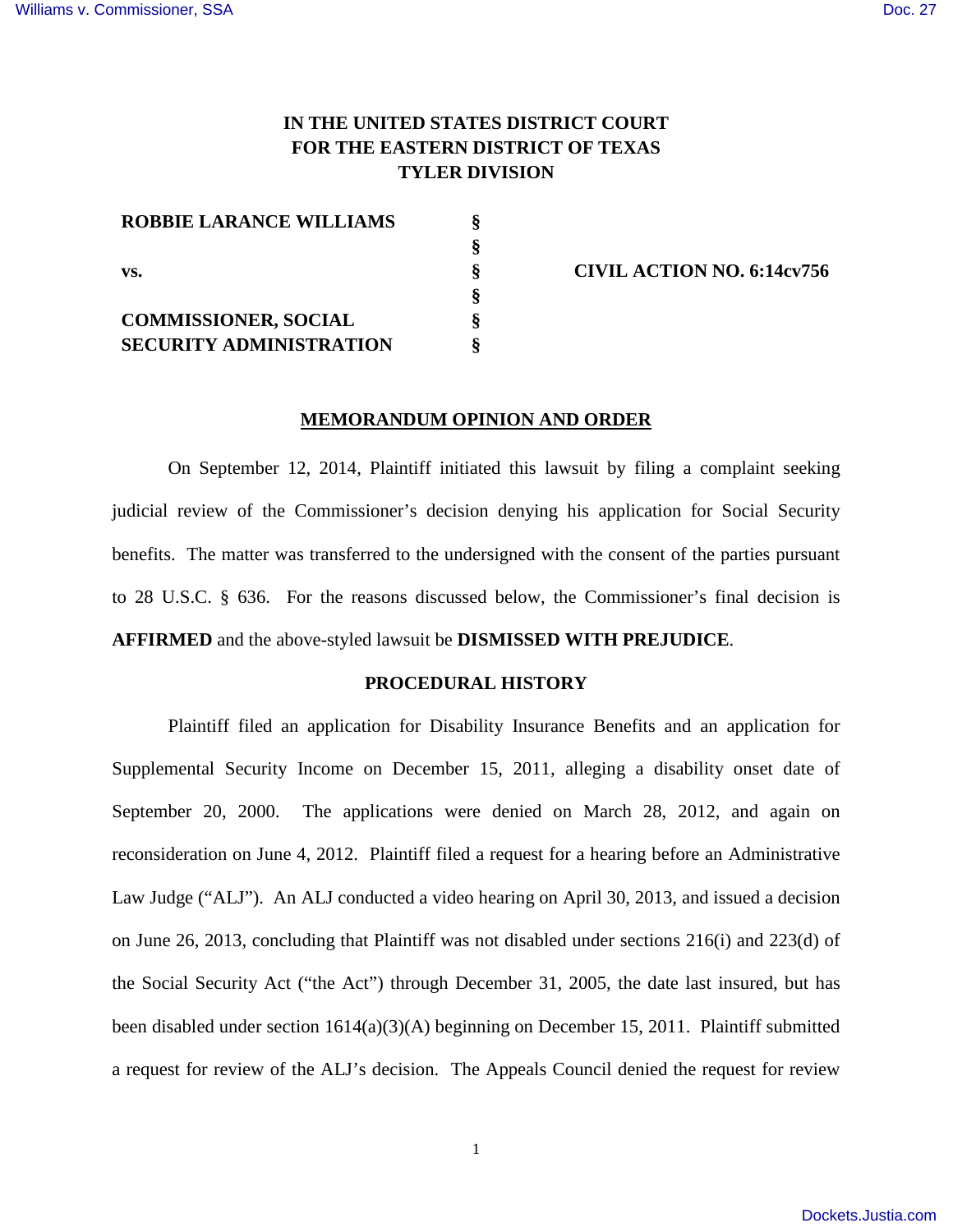on August 27, 2014. As a result, the ALJ's decision became that of the Commissioner. Plaintiff filed this lawsuit on September 12, 2014, seeking judicial review of the Commissioner's decision.

## **STANDARD**

Title II of the Act provides for federal disability insurance benefits. Title XVI of the Act provides for supplemental security income for the disabled. The relevant law and regulations governing the determination of disability under a claim for disability insurance benefits are identical to those governing the determination under a claim for supplemental security income. *See Davis v. Heckler*, 759 F.2d 432, 435 n. 1 (5th Cir. 1983); *Rivers v. Schweiker*, 684 F.2d 1144, 1146, n. 2 (5<sup>th</sup> Cir. 1982); *Strickland v. Harris*, 615 F.2d 1103, 1105 (5<sup>th</sup> Cir. 1980).

Judicial review of the denial of disability benefits under section  $205(g)$  of the Act, 42 U.S.C. § 405(g), is limited to "determining whether the decision is supported by substantial evidence in the record and whether the proper legal standards were used in evaluating the evidence." *Bowling v. Shalala*, 36 F.3d 431, 435 (5<sup>th</sup> Cir. 1994) (quoting *Villa v. Sullivan*, 895 F.2d 1019, 1021 (5<sup>th</sup> Cir. 1990)); *Muse v. Sullivan*, 925 F.2d 785, 789 (5<sup>th</sup> Cir. 1991) (*per curiam*). A finding of no substantial evidence is appropriate only where there is a conspicuous absence of credible choices or no contrary medical evidence. *Johnson v. Bowen*, 864 F.2d 340, 343–44 (5<sup>th</sup> Cir. 1988) (citing *Hames v. Heckler*, 707 F.2d 162, 164 (5<sup>th</sup> Cir. 1983)). Accordingly, the Court "may not reweigh the evidence in the record, nor try the issues *de novo*, nor substitute [the Court's] judgment for the [Commissioner's], even if the evidence preponderates against the [Commissioner's] decision." *Bowling*, 36 F.3d at 435 (quoting *Harrell v. Bowen*, 862 F.2d 471, 475 (5<sup>th</sup> Cir. 1988)); *see Spellman v. Shalala*, 1 F.3d 357, 360 (5<sup>th</sup> Cir. 1993); *Anthony v. Sullivan*, 954 F.2d 289, 295 (5<sup>th</sup> Cir. 1992); *Cook v. Heckler*, 750 F.2d 391,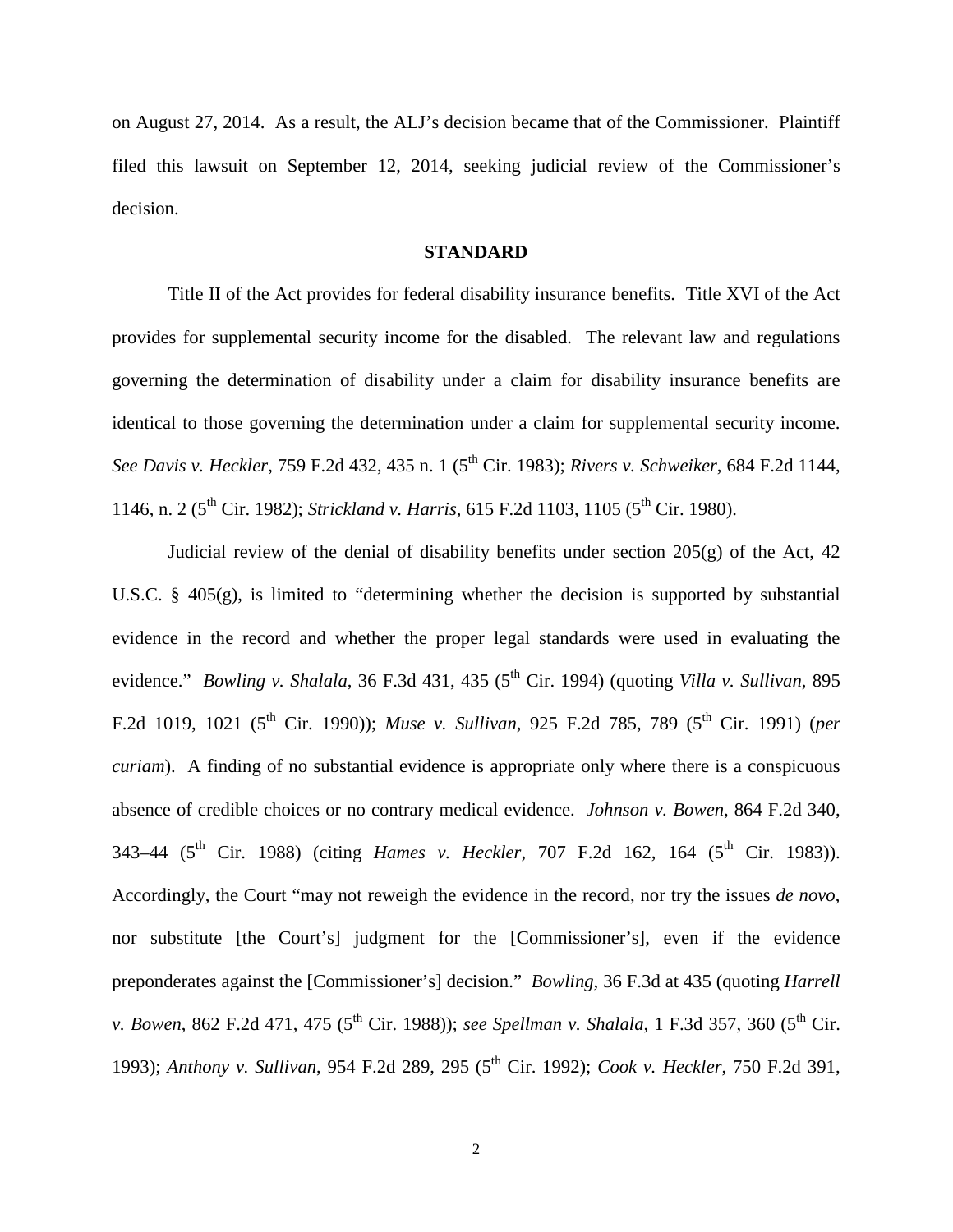$392$  ( $5<sup>th</sup>$  Cir. 1985). Rather, conflicts in the evidence are for the Commissioner to decide. *Spellman*, 1 F.3d at 360 (citing *Selders v. Sullivan*, 914 F.2d 614, 617 (5th Cir. 1990)); *Anthony*, 954 F.2d at 295 (citing *Patton v. Schweiker*, 697 F.2d 590, 592 (5<sup>th</sup> Cir. 1983)). A decision on the ultimate issue of whether a claimant is disabled, as defined in the Act, rests with the Commissioner. *Newton v. Apfel*, 209 F.3d 448, 455–56 (5<sup>th</sup> Cir. 2000); Social Security Ruling ("SSR") 96-5p.

"Substantial evidence is more than a scintilla but less than a preponderance—that is, enough that a reasonable mind would judge it sufficient to support the decision." *Pena v. Astrue*, 271 Fed. Appx. 382, 383 (5<sup>th</sup> Cir. 2003) (citing *Falco v. Shalala*, 27 F.3d 160, 162 (5<sup>th</sup> Cir. 1994)). Substantial evidence includes four factors: (1) objective medical facts or clinical findings; (2) diagnoses of examining physicians; (3) subjective evidence of pain and disability; and (4) the plaintiff's age, education, and work history. *Fraga v. Bowen*, 810 F.2d 1296, 1302 n.  $4$  ( $5<sup>th</sup>$  Cir. 1987). If supported by substantial evidence, the decision of the Commissioner is conclusive and must be affirmed. *Richardson v. Perales*, 402 U.S. 389, 390, 91 S.Ct. 1420, 28 L.Ed.2d 842 (1971). However, the Court must do more than "rubber stamp" the Administrative Law Judge's decision; the Court must "scrutinize the record and take into account whatever fairly detracts from the substantiality of evidence supporting the [Commissioner's] findings." *Cook*, 750 F.2d at 393 ( $5<sup>th</sup>$  Cir. 1985). The Court may remand for additional evidence if substantial evidence is lacking or "upon a showing that there is new evidence which is material and that there is good cause for the failure to incorporate such evidence into the record in a prior proceeding." 42 U.S.C. § 405(g); *Latham v. Shalala*, 36 F.3d 482, 483 (5<sup>th</sup> Cir. 1994).

A claimant for disability has the burden of proving a disability. *Wren v. Sullivan*, 925 F.2d 123, 125 ( $5<sup>th</sup>$  Cir. 1991). The Act defines "disability" as an "inability to engage in any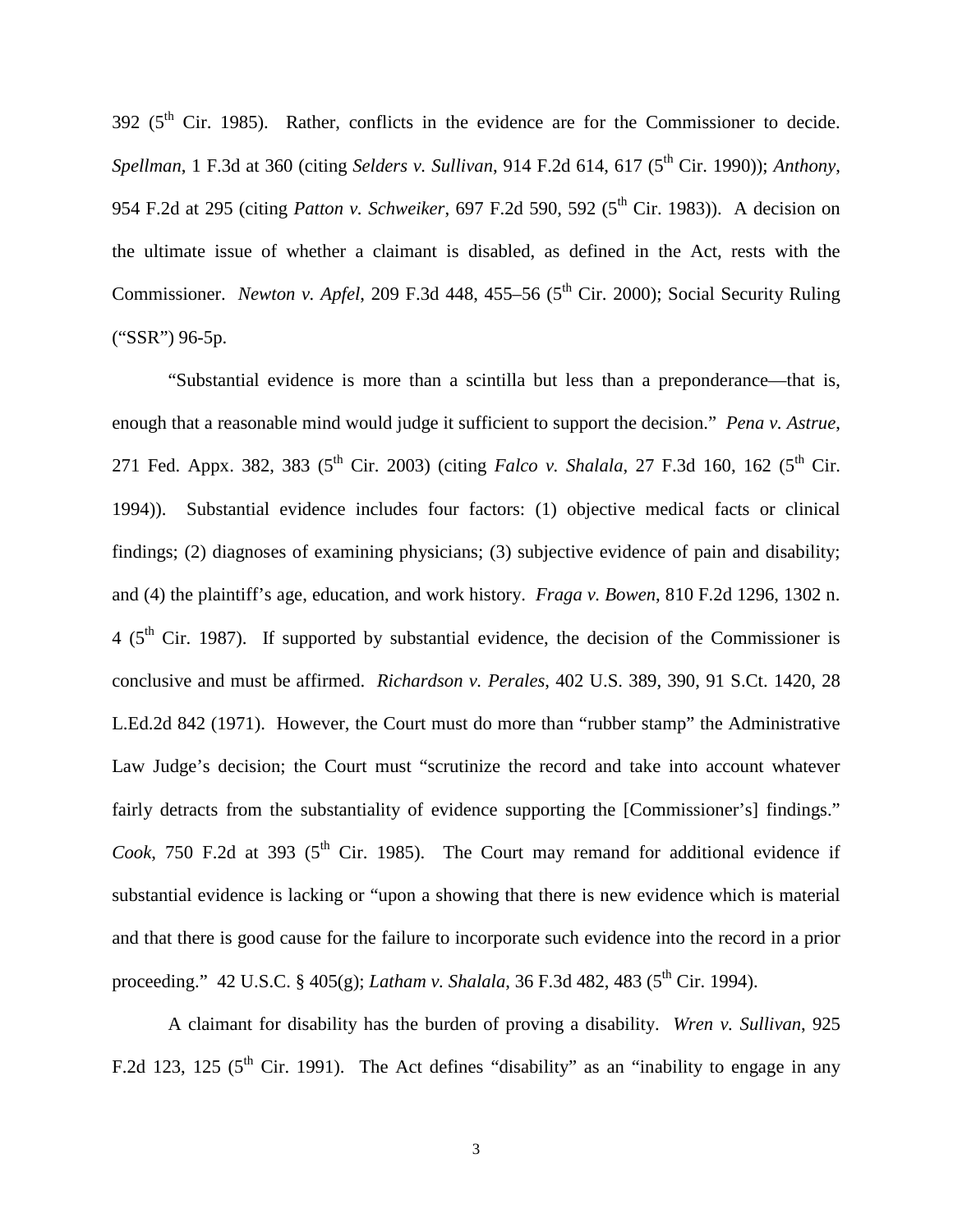substantial gainful activity by reason of any medically determinable physical or mental impairment which can be expected to result in death or which can be expected to last for a continuous period of not less than 12 months." 42 U.S.C.  $\S$  416(i)(1)(A) and 423(d)(1)(A). A "physical or mental impairment" is an anatomical, physiological, or psychological abnormality which is demonstrable by acceptable clinical and laboratory diagnostic techniques." 42 U.S.C. §§  $423(d)(2)(A)$  and  $1382c(a)(3)(B)$ .

 In order to determine whether a claimant is disabled, the Commissioner must utilize a five–step sequential process. *Villa*, 895 F.2d 1022. A finding of "disabled" or "not disabled" at any step of the sequential process ends the inquiry. *Id*.; see *Bowling*, 36 F.3d at 435 (citing *Harrell*, 862 F.2d at 475). Under the five–step sequential analysis, the Commissioner must determine at Step One whether the claimant is currently engaged in substantial gainful activity. At Step Two, the Commissioner must determine whether one or more of the claimant's impairments are severe. At Step Three, the commissioner must determine whether the claimant has an impairment or combination of impairments that meet or equal one of the listings in Appendix I. Prior to moving to Step Four, the Commissioner must determine the claimant's Residual Functional Capacity ("RFC"), or the most that the claimant can do given his impairments, both severe and non–severe. Then, at Step Four, the Commissioner must determine whether the claimant is capable of performing his past relevant work. Finally, at Step Five, the Commissioner must determine whether the claimant can perform other work available in the local or national economy. 20 C.F.R. §§ 404.1520(b)–(f). An affirmative answer at Step One or a negative answer at Steps Two, Four, or Five results in a finding of "not disabled." *See Villa*, 895 F.2d at 1022. An affirmative answer at Step Three, or an affirmative answer at Steps Four and Five, creates a presumption of disability. *Id*. To obtain Title II disability benefits, a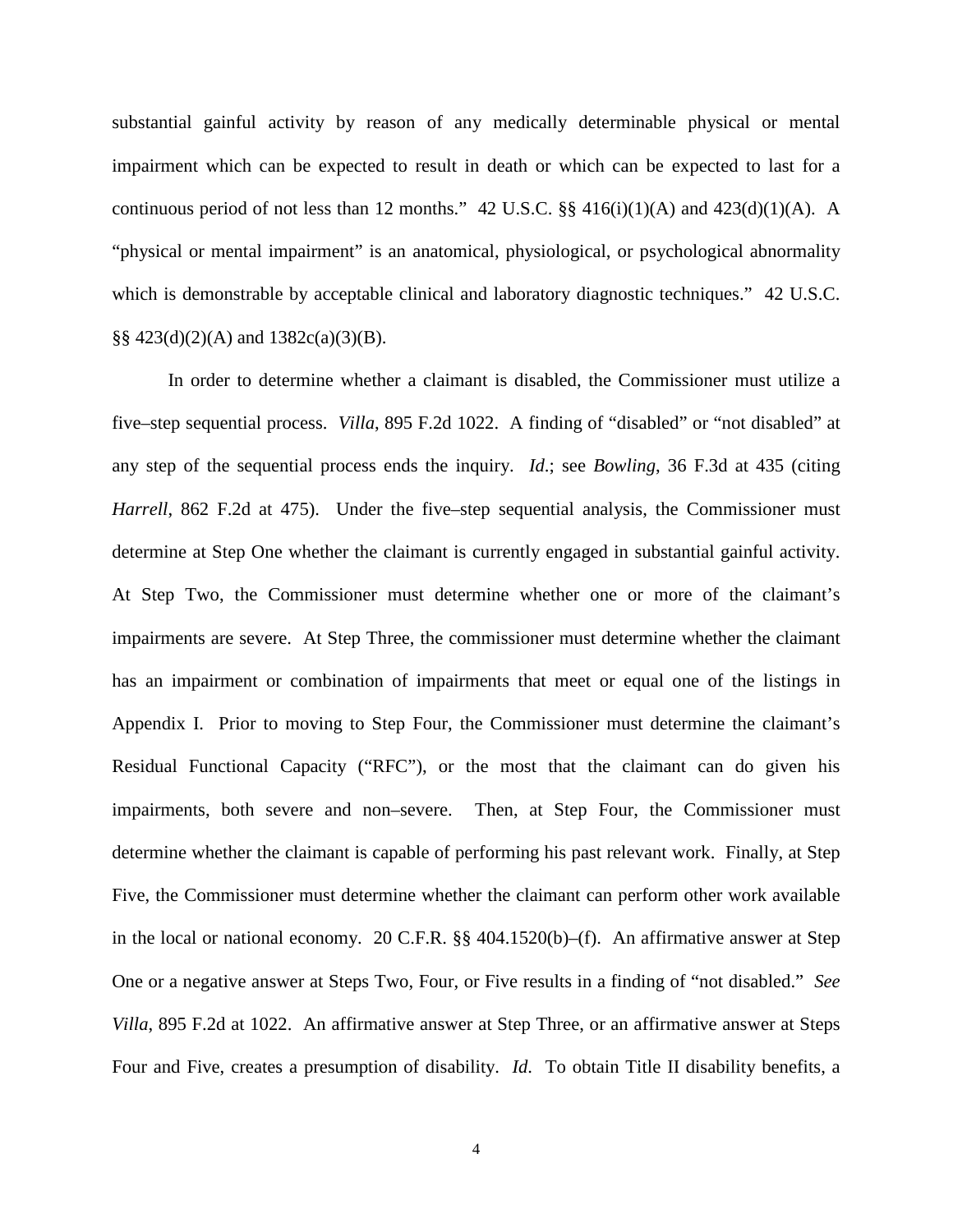plaintiff must show that he was disabled on or before the last day of his insured status. *Ware v. Schweiker*, 651 F.2d 408, 411 (5<sup>th</sup> Cir. 1981), *cert denied*, 455 U.S. 912, 102 S.Ct. 1263, 71 L.Ed.2d 452 (1982). The burden of proof is on the claimant for the first four steps, but shifts to the Commissioner at Step Five if the claimant shows that he cannot perform his past relevant work. *Anderson v. Sullivan*, 887 F.2d 630, 632–33 (5<sup>th</sup> Cir. 1989) (*per curiam*).

# **ALJ'S FINDINGS**

The ALJ made the following findings in his June 26, 2013 decision:

- 1. The claimant meets the insured status requirements of the Social Security Act through December 31, 2005.
- 2. The claimant has not engaged in substantial gainful activity since the alleged onset date (20 CFR § 404.1571 *et seq*. and 416.971 *et seq*.).
- 3. Prior to December 31, 2005, the claimant's date last insured for eligibility for Title II benefits, there is no evidence of medical signs or laboratory findings to substantiate the existence of a medically determinable impairment (20 CFR  $\S$  404.1520(c) and  $416.920(c)$ ).
- 4. Beginning on December 15, 2011, the medical record supports a finding that the claimant has the severe impairments of hypertension, diabetes mellitus, neuropathy, lumbar disc disease, trouble gripping with right hand, and knot of right shoulder. (20 CFR 404.1520(c) and 416.920(c)).
- 5. Since December 15, 2011, the claimant has not had an impairment or combination of impairments that meet or medically equals the severity of one of the listed impairments in 20 CFR Part 404, Subpart P, Appendix 1 (20 CFR 404.1520(d), 404.1525, 404.1526, 416.920(d), 416.925 and 416.926).
- 6. After careful consideration of the entire record, the undersigned finds that since December 15, 2011, the claimant had the residual functional capacity to perform sedentary work as defined in 20 CFR 404.1567(a) and 416.967. The claimant can lift and carry 10 pounds occasionally and less than 10 pounds frequently. He can stand and walk for 2 hours during an 8-hour workday. The claimant can sit for 6 hours of an 8-hour workday. The claimant should avoid climbing, ladders, ropes, or scaffolds. The claimant should not crawl. He should avoid being exposed to vibrations, and hazardous machines. The claimant can perform handling and fingering with his right hand at the occasional level.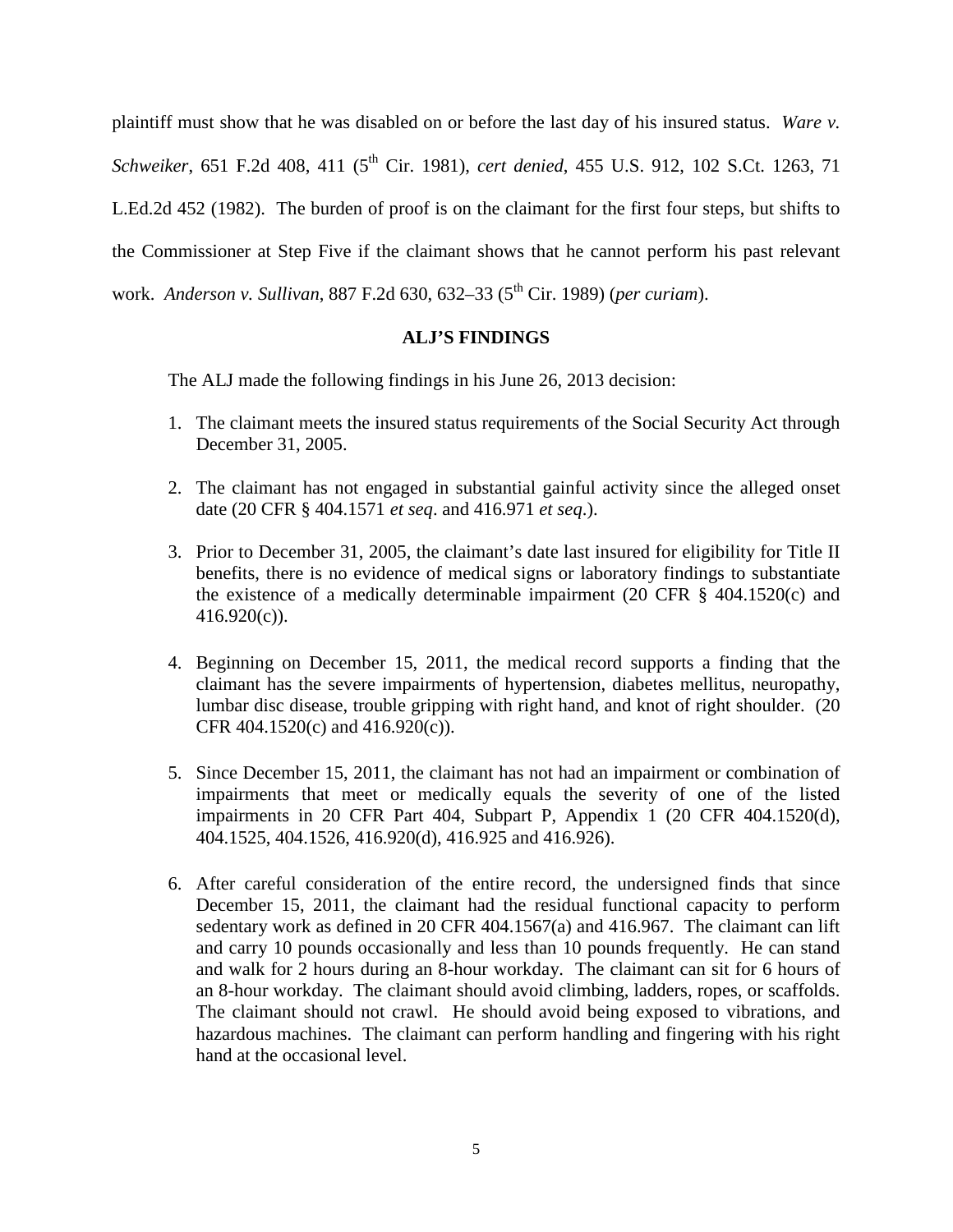- 7. Since December 15, 2011, the claimant has been unable to perform any past relevant work (20 CFR 404.1565 and 416.965).
- 8. The claimant was an individual closely approaching advanced age on December 15, 2011, the established disability onset date (20 CFR 404.1563 and 416.963).
- 9. The claimant has at least a high school education and is able to communicate in English (20 CFR 404.1564 and 416.964).
- 10. The claimant does not have work skills that are transferable to other occupations within the residual functional capacity defined above (20 CFR 404.1568 and 416.968).
- 11. Since December 15, 2011, considering the claimant's age, education, work experience and residual functional capacity, there are no jobs that exist in significant numbers in the national economy that the claimant can perform (20 CFR 404.1560(c), 404.1566), 416.960(c), and 416.966).
- 12. The claimant was not disabled prior to December 15, 2011 (20 CFR 404.1520(c) and 416.920(c) but became disabled on that date and has continued to be disabled through the date of this decision (20 CFR 404.1520(g) and  $416.920(g)$ ).

# **ADMINISTRATIVE RECORD**

Plaintiff testified at his hearing before the ALJ on April 30, 2013. Plaintiff testified that he is married and does not have any minor children. He drives two or three days per week and, at that time, had been using a walker for approximately one year. Plaintiff finished high school and worked in the military. More recently, he worked at Tyler Pipe and in a steel mill.

Plaintiff testified that he has not worked since 2000 because he injured his back and he has a hand syndrome in his right hand. Plaintiff is right-handed and three of his fingers will not fold together. Plaintiff stated that he was working with the VA to get approval for back surgery. He testified that he has diabetes and does not have feeling in his feet. Plaintiff stated that he had difficulty obtaining medical care because he was incarcerated for ten years. He stated that he went to prison in April 2001 and he was released in November 2011. Plaintiff testified that he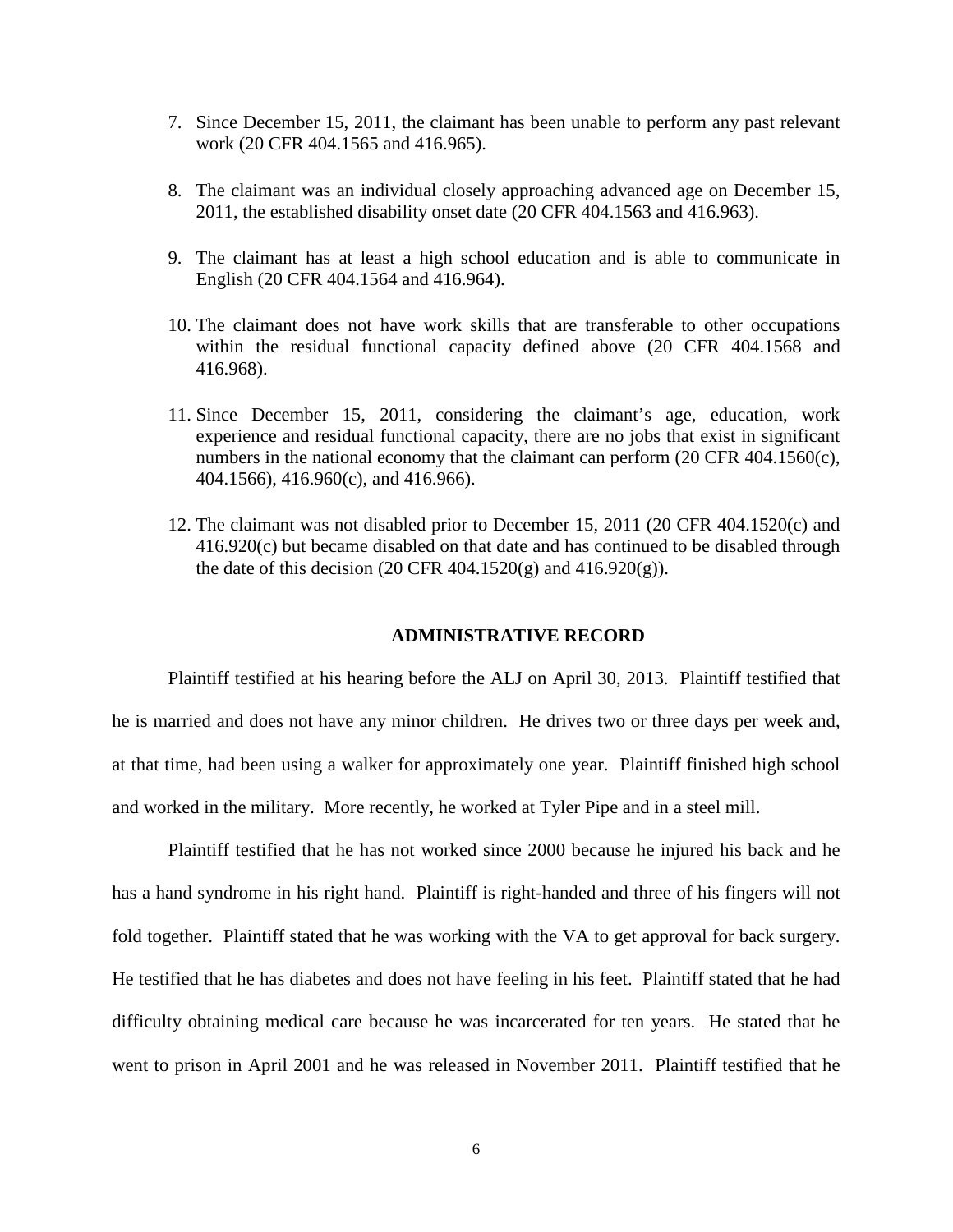now sees a psychiatrist at the VA for depression and anxiety and he sees someone at the VA for his eyesight.

# **DISCUSSION AND ANALYSIS**

 In his brief, Plaintiff, proceeding *pro se*, does not identify any specific issues for review. Plaintiff asserts that he is unable to work because of an injury. Plaintiff states that he has problems with a nerve condition in both hands, an injury to his left arm, his back, his left knee and depression and anxiety.

Plaintiff's brief does not dispute that his last date insured for eligibility for disability benefits is December 31, 2005. The ALJ concluded that there were no objective medical signs or laboratory findings in the record to substantiate a medically determinable impairment prior to December 31, 2005. Plaintiff was referred to NeuroCare Network on December 5, 2000 following a work related injury that occurred on September 20, 2000. Plaintiff reported back and leg pain with the right worse than the left. Plaintiff's neurological examination showed normal sensory exam to pinprick and light touch in bilateral lower extremities and his motor exam showed 5/5 strength in the bilateral lower extremities. Plaintiff had negative straight leg raises, Thomas test, and Faber's on the right. Faber's test was positive on the left. Plaintiff expressed some pain on internal and external rotation of the hips. Dr. Michaels reviewed an MRI from November 2, 2000 that demonstrated some mild canal stenosis and bilateral foraminal stenosis at L4-5 secondary to broad-based disc protrusion. On January 19, 2001, Plaintiff reported a 50% reduction in pain following lumbar epidural steroid injections. Plaintiff reported worsened pain on February 16, 2001 and Dr. Michaels scheduled Plaintiff for bilateral L3–4, 4–5, L5–S1 facet blocks.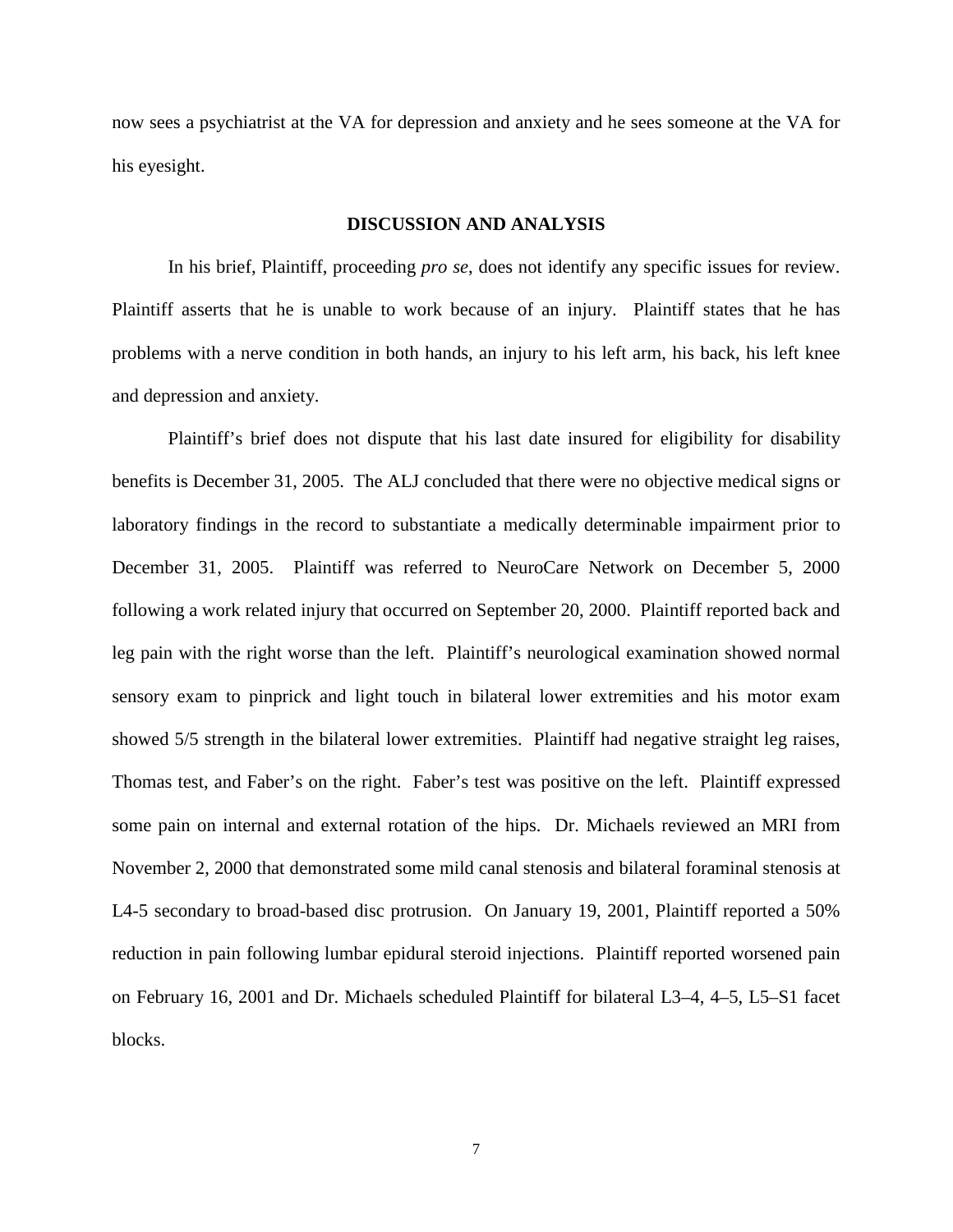Plaintiff was seen by Dr. William Adams on February 14, 2001 for an evaluation of right hand ischemia. Dr. Adams scheduled Plaintiff for an arteriogram and determined that Plaintiff had ulnar artery occlusion and emboli to his right hand, also referred to as hypo-thenar hammer syndrome. On March 15, 2001, Dr. Adams performed a proper digital sympathectomy of the right hand and excision of ulnar artery of the right hand. Six days later, Plaintiff's incisions were healing well and he had no complaints. There are no other medical records submitted for the time period between March 2001 and December 31, 2005. Plaintiff does not identify any error in the ALJ's finding concerning his lack of a medically determinable impairment prior to December 31, 2005.

The ALJ determined, however, for purposes of supplemental security income benefits that Plaintiff has the severe impairments of hypertension, diabetes mellitus, neuropathy, lumbar disc disease, trouble gripping with right hand, and knot of the right shoulder beginning on December 15, 2011. Plaintiff does not challenge that finding in his brief. The ALJ's decision concludes that there are no jobs existing in significant numbers in the national economy that Plaintiff could perform since December 15, 2011. The ALJ expressly held that, pursuant to 20 CFR  $404.1520(g)$  and  $416.920(g)$ , Plaintiff became disabled for purposes of supplemental security income benefits on December 15, 2011 and has continued to be disabled through the date of the decision.

Plaintiff's brief does not identify any error in the ALJ's finding that his disability started on December 15, 2011, shortly after he was released from prison, for purposes of his supplemental security income application. While incarcerated, Plaintiff received medical care from Correctional Managed Care. The medical evidence only contains records from 2010 and 2011 from Correctional Managed Care. On April 26, 2010, Plaintiff complained of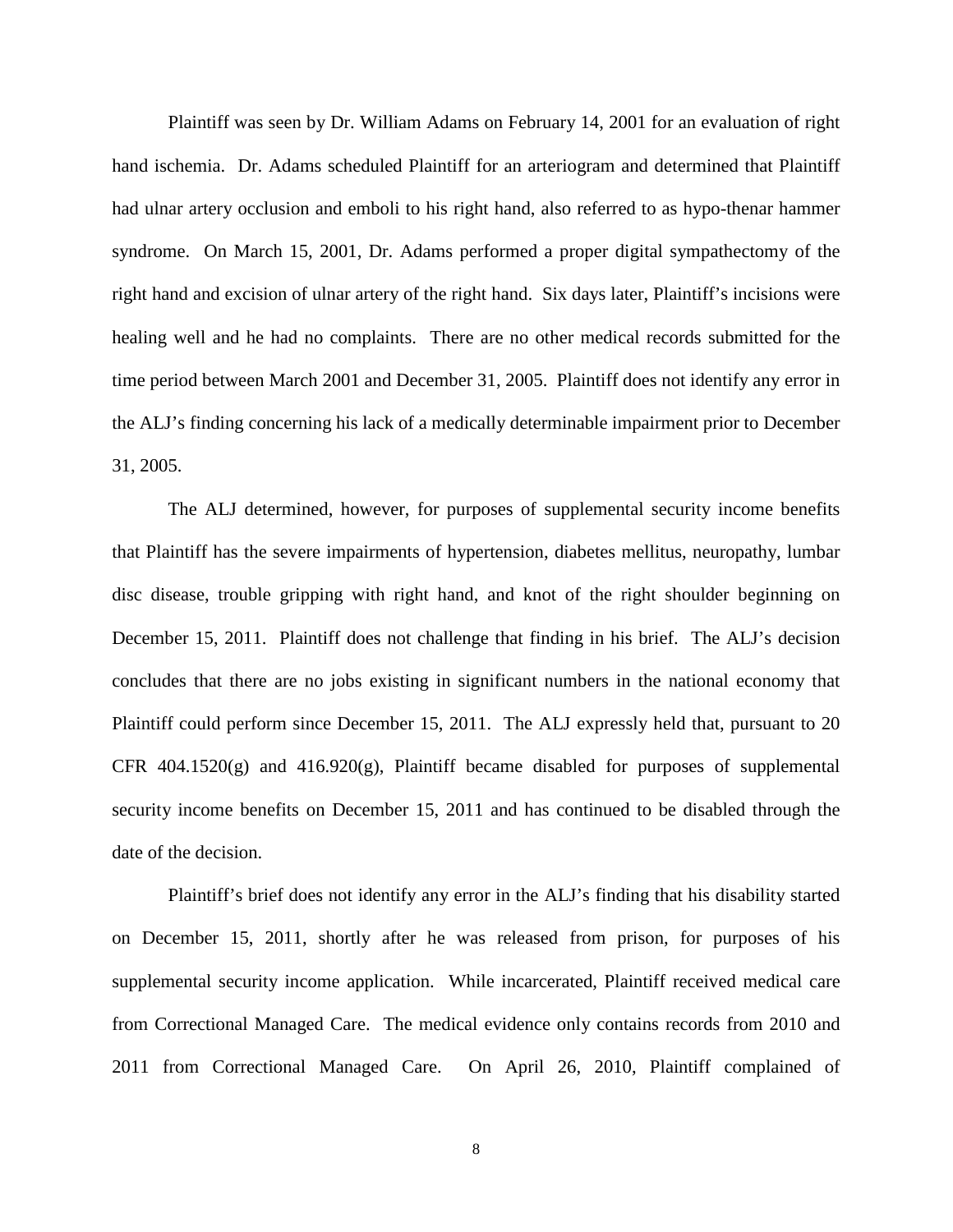hypertension, diabetes and hyperlipidemia. His blood pressure was 135/98. The clinic note states that Plaintiff's upper extremities were normal and his feet were within normal limits. There were no significant findings. On August 24, 2010, Plaintiff complained of pain and numbness in his left hand. On examination, Plaintiff had no edema or deformity in the hand and he had good range of motion in all digits. A cervical spine examination on September 14, 2010 showed normal alignment of the cervical vertebrae, no evidence of fracture and well preserved intervertebral disc spaces. Plaintiff was seen again for his spine on February 5, 2011 and he had a spine X-Ray. Plaintiff's blood pressure at that visit was 167/93. An examination on March 9, 2011 revealed negative bilateral straight leg raises and deep tendon reflexes of  $1+/4+$  position and alignment bilaterally. A large lipomatous mass was noted on Plaintiff's right arm. A clinic note on March 25, 2011 states that Plaintiff's hypertension and diabetes were not well controlled.

After his release from prison, Plaintiff received care at Total Health Care Center on December 5, 2011. At that visit, Plaintiff's blood pressure was 155/98 and he was diagnosed with coronary artery disease, essential hypertension, edema, mixed hyperlipoprotelnemia, Type 2 diabetes mellitus, polyneuropathy and chronic pain syndrome. On that date, the clinic note states that Plaintiff's diabetes was not well controlled. Plaintiff received treatment and, at a subsequent visit on December 19, 2011, the clinic note states that Plaintiff's diabetes was controlled and his blood pressure was down to 125/82.

The remainder of the medical records post-date the disability date of December 15, 2011 determined by the ALJ. The records submitted by Plaintiff after his hearing and in this lawsuit also post-date the December 15, 2011 disability date and do not relate to whether Plaintiff was disabled prior to that date. Plaintiff's brief does not seem to account for the fact that the ALJ did find him to be disabled as of December 15, 2011. The burden of proof is on Plaintiff to